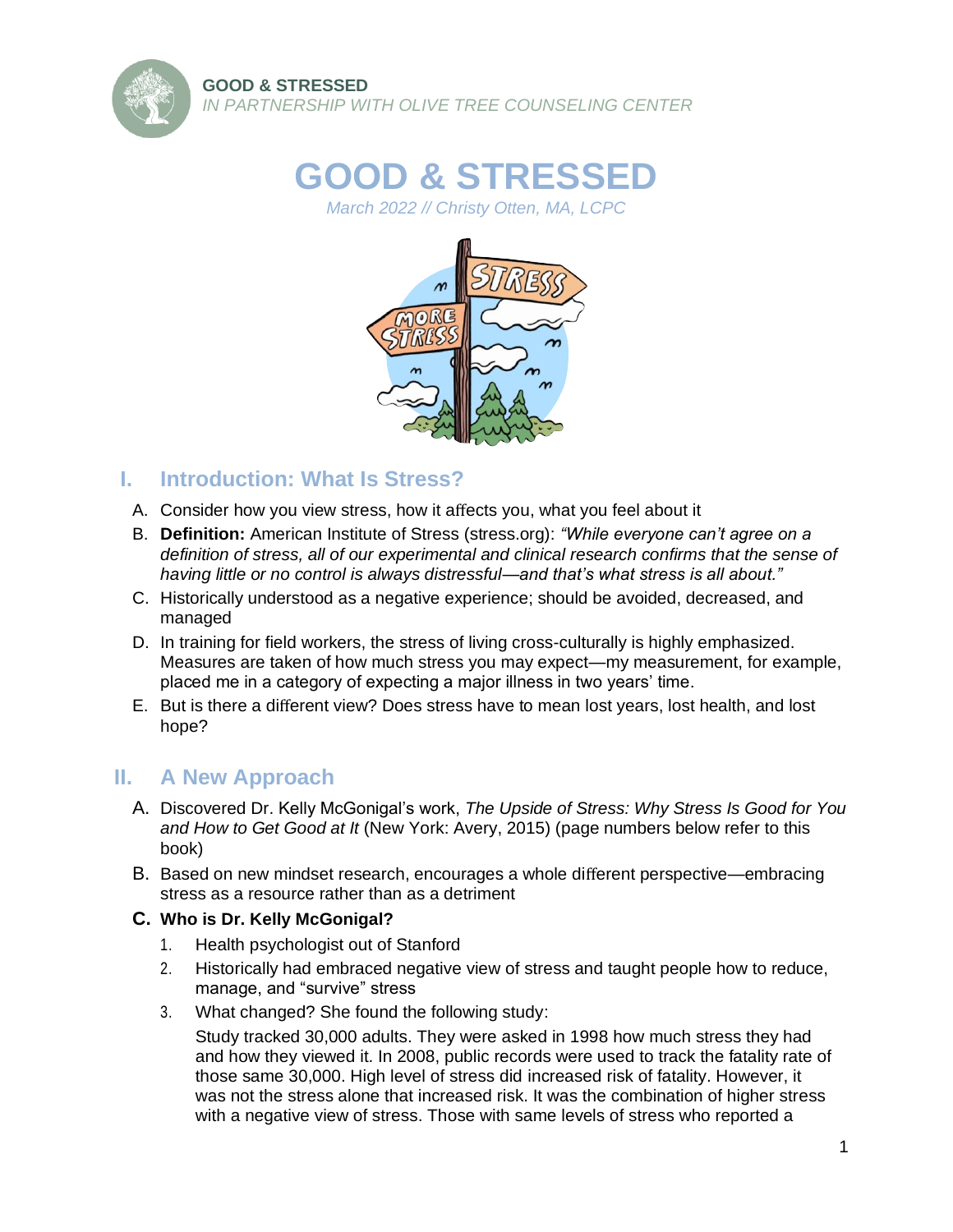

positive view or neutral view of stress were healthy, had the lowest risk of death of everyone. This needs to be emphasized; it is not the stress that caused biological harm alone—it was the belief that stress would cause biological harm, along with the stress. (p. xii, introduction)

- 4. Key to understanding this approach to stress, is that we are looking at how the mind directly affects the body. For the most part we understand that the body affects the mind—exercise releases endorphins and all kinds of good things happen in your mind to increase your concentration, clarity, etc. But we rarely consider how the mind may directly affect the body—it can be difficult to grasp that how you think can change your chemical makeup. Let's use a couple of studies to demonstrate this.
	- a. Hotel domestic workers (study done by Dr. Alice Crum, p. 5): Two groups of workers. First group were told the benefits of exercise. Second group was told the benefits of exercise and how the work they did (vacuuming, changing beds, etc.) actually met surgeon general's criteria for recommended exercise amount. Tracked both groups for 4 weeks. First group, no change. Second group lost weight and body fat and had more positive view of job. Blood pressure was also lower. No other changes had been made in their lives, other than the perception that their work was exercise. This took one 15-minute intervention to change their mindset, which in turn, changed their physical body.
	- b. Study on stress, also done by Crum (pp.7–9): 3-minute video demonstrating and explaining positive effects of stress led to study participants performing better in a mock job interview. Higher levels of DHEA were found in their spit as well, which is released along with cortisol when the body experiences stress. However, a better ratio of DHEA to cortisol creates a "growth index"—better problem solving, resilience, better focus, and decreased negative after-effects of stress. In other words, a 3-minute video on positive aspects of stress started to change participants' mindsets and they experienced a biochemical change due to the way they were thinking about stress.

# **III. What is a Mindset?**

- A. Definition: "Beliefs that shape your reality, including objective physical reactions, and even long-term health, happiness, and success." (p. 4)
- B. A mindset is beyond simple preferences—it influences how you carry out daily life and how you think about your life.
- C. Mindsets can be changed—it is important to realize that you can actively direct your thoughts and attitudes. This is where hearing how you talk to yourself and others is extremely important.
	- 1. Examples of what I mean about the importance of speech:

a. Mindset research focuses a great deal on education. As you may know, in the 1990s, self-esteem was a major focus. It was thought that if you told children "you are really good at that," their self esteem would be raised. Instead, they saw the opposite. Praising and constant rewarding actually lowered self-esteem and lowered performance. But when hard work and perseverance were encouraged, growth could happen and better performance was achieved. How we talk influences our mindsets—if you believe intelligence, for example, is a fixed trait, and you've been told you're smart—fear is experienced when being asked to learn something new and new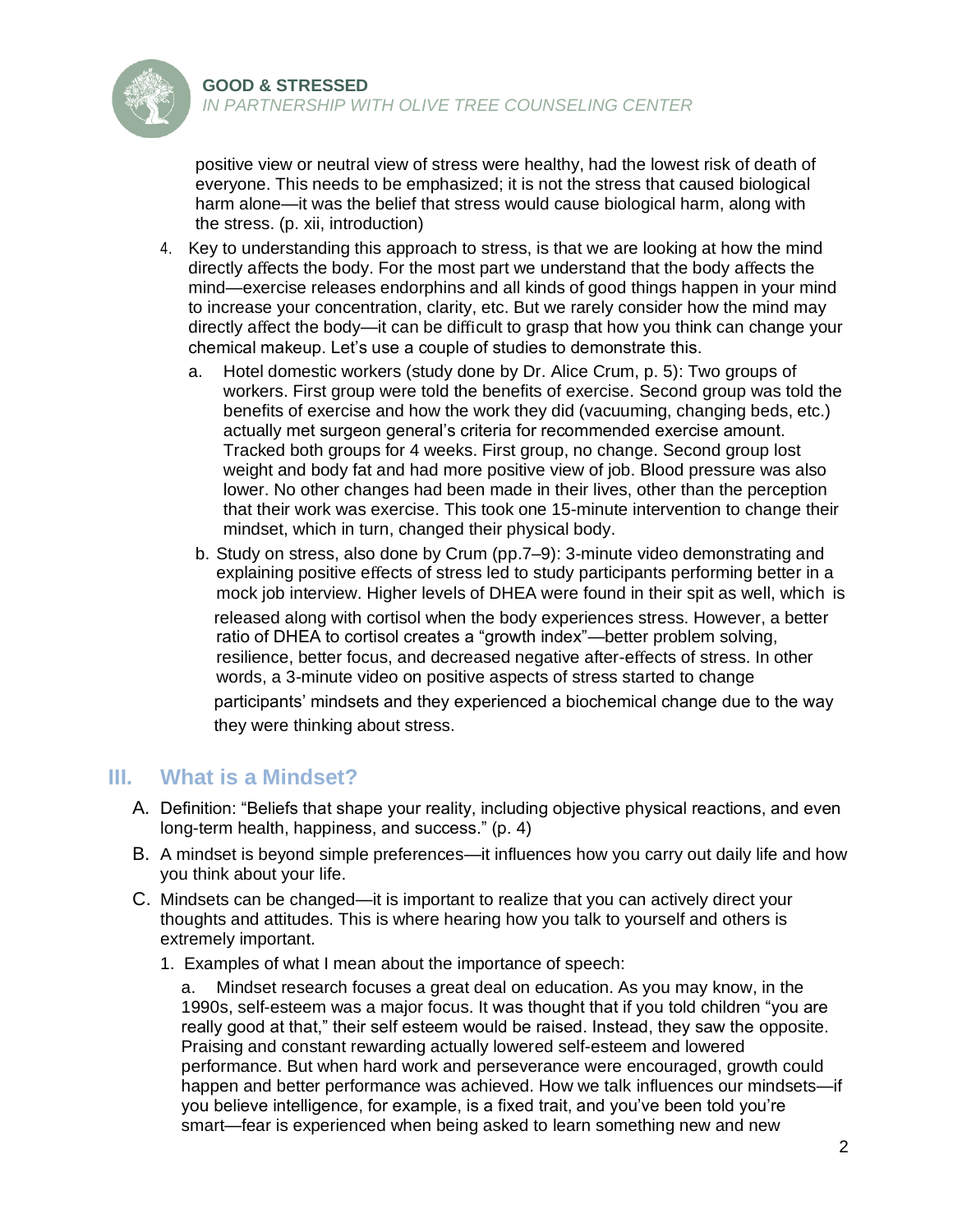

*IN PARTNERSHIP WITH OLIVE TREE COUNSELING CENTER*

challenges are then avoided as you don't want anyone to think you're not smart. But if you are praised for how hard you work and for your perseverance, you feel freedom to pursue new challenges and learn to work for success.

b. A personal example: As our oldest son started Flemish school, we would often tell him, "Kai, your Dutch is so good. You're doing a great job." One night at bedtime, my 4-year old tearfully told me "Mommy, I'm not very good at Dutch. I don't understand it." We quickly realized the mistake we had been making. We changed our encouragement to "Kai, we are so proud of how hard you are working" and other things along that line. In a matter of weeks, Kai's proficiency in Dutch began to explode. It's important how we talk to others and ourselves.

## **2. Steps to changing mindsets (p. 30):**

- a. Learn new information/point of view
- b. Do an exercise that helps you take on the new point of view
- c. Share it with others
- d. Final thought on mindset interventions: incredible tools as they are often quite short (as little as a 3-minute video),but are providing lasting changes. Most people, in the long term, don't remember the intervention even, but still show higher resilience and health.

## **IV. Four Important "Reframes" to Change Mindset.**

## **A.** *A Stressful Life → Meaningful Life* **(Context Change)**

- 1. Where would you be without the stress you have? My kids, my work, and my relationships all cause stress. Do I really want a "stress-free" life?
- 2. Gallup World Poll found that a nation's well-being was connected to its level of stress. But not the way you might think. A nation that reported a higher level of stress also reported higher levels of happiness, satisfaction, and overall health. (p. 63)
	- a. Identifying values and seeing those in your everyday tasks is key: Stanford study on students over Christmas break—one group asked to journal about values; second group was asked to journal on good things that happened. Values group reported better health and satisfaction upon return —students with higher levels of stress reported highest positive impact from values journaling. (pp. 69–70)
- 3. The mindset values intervention is well-studied and has been shown to be one of the most powerful and effective interventions. Why? Because it gives deeper meaning to everyday tasks; the small stressors of daily life become viewed through the lens of greater values and are brushed off more easily.
- 4. Intervention: Start with first intervention slide and consider what are stressors for you and what they add to your life. Next, take time to utilize the values intervention on the power point presentation. Identify your values and journal for 10 minutes on your top priority.

## **B.** *Threat → Challenge*

- 1. Athletic competition versus taking a test: Why do athletes amp themselves up for a game but students try to calm themselves down? This question led to an understanding of two types of responses to stress:
	- a. Threat response classic fight or flight heart rate increases, adrenaline kicks in, fear response, body can respond with extraordinary, even miraculous, strength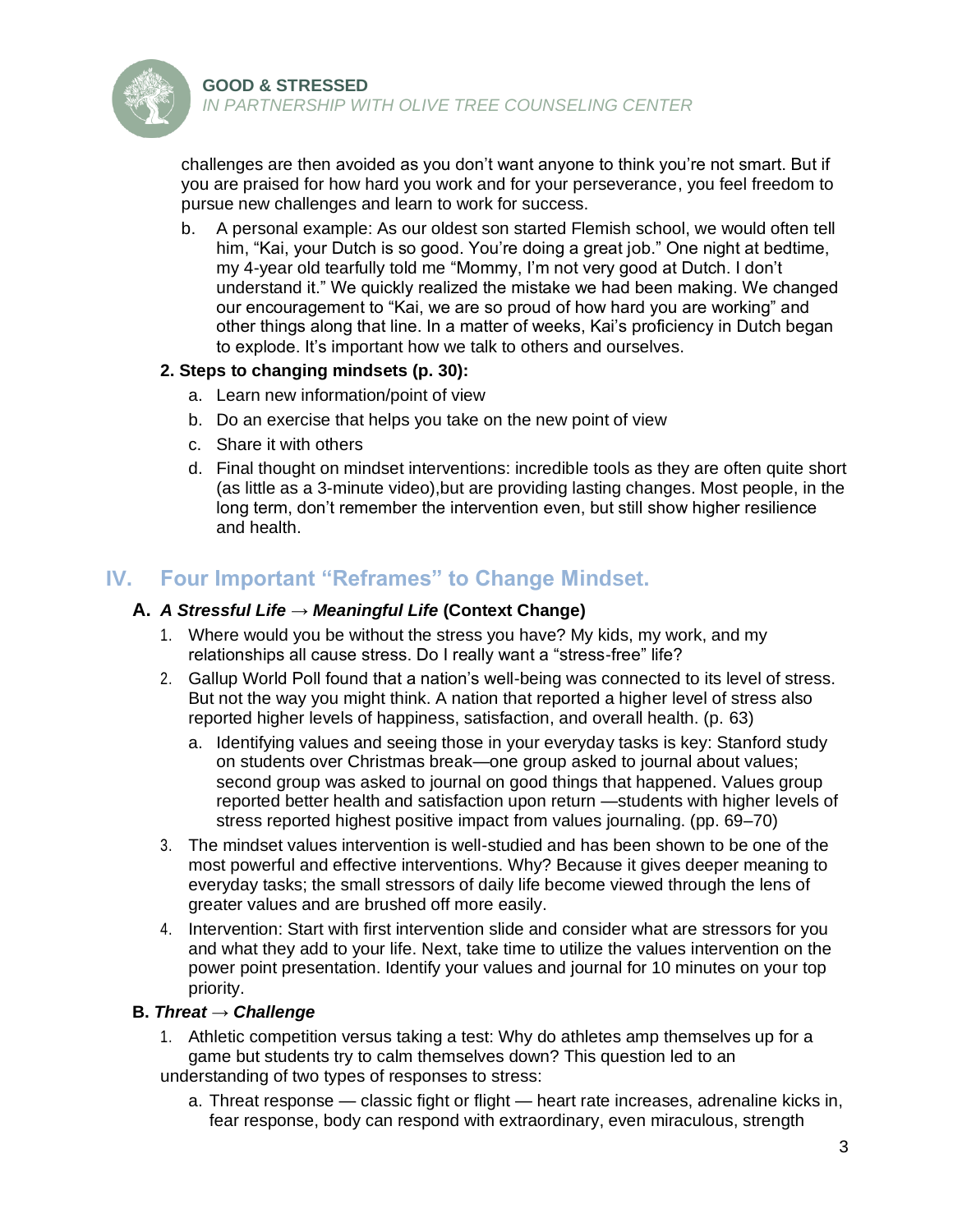#### **GOOD & STRESSED**



*IN PARTNERSHIP WITH OLIVE TREE COUNSELING CENTER*

a. Challenge response — similar in that heart rate increases and adrenaline is released and strong chemical response. What's different? Focused, not fearful. Hormones are slightly different — higher level of DHEA which allows for learning from experience. When a athlete, artist, surgeon are doing what they are skilled in—they are in this challenge state—they're not calm, instead they're in a very healthy challenge response state

2. A study that helps demonstrate this research (researcher: Dr. Jeremy Jamieson, p. 99): Social stress test used to test effects of understanding benefits of stress response. Social stress test puts participants through a public speaking component and math solving component, which is attended by listeners trained to give as poor feedback as possible. Considered to be one of the most difficult tests available.

- a. Three groups
	- i. one group was placebo
	- ii. one group, told to ignore stress
	- iii. one group was told benefits of stress response and how our bodies are trying to rise to the occasion
- b. Mindset intervention group had incredible results:
	- i. increased perception of internal resources
	- ii. moved cardiovascular response from threat to challenge
	- iii. they presented with more confidence and better body language
	- iv. overall, they performed better
	- v. afterwards had more resilience to fear of failure
	- vi. further, participants included those with social anxiety disorder and same results were found
- 3. How to embrace somatic (bodily) reactions to stress:
	- a. Reframe what body is doing; heart is racing because of excitement, stomach is feeling nervous as it is releasing chemicals to help increase performance; palms are sweaty as you are close to something you desire
	- b. Catch negative cognitions: "I'm too nervous to talk" becomes "I'm so excited to share this information"
- 4. Take time to work through Challenge Intervention on power point; take 10 minutes and think through these pieces. If possible, share with another person some of your reflections.

#### **C.** *Fight or Flight → Connect*

- 1. Initially responses to stress were thought to fall entirely into 2 categories: fight or flight. However, connect is a third option and it proves helpful.
- 2. "Tend and befriend" when you decide to help someone else, you activate the state
- in your brain that triggers courage and creates hope (p. 139)
	- a. One study found a strong contrast between those that were active in community and those that were not. For those that were not active, a new stressor was highly correlated with likelihood of sickness. For those that were active and connected, there was zero correlation between stress and negative health developments (University of Buffalo, p. 156)
- 3. Generosity with your time and money, is shown to also increase these positive results